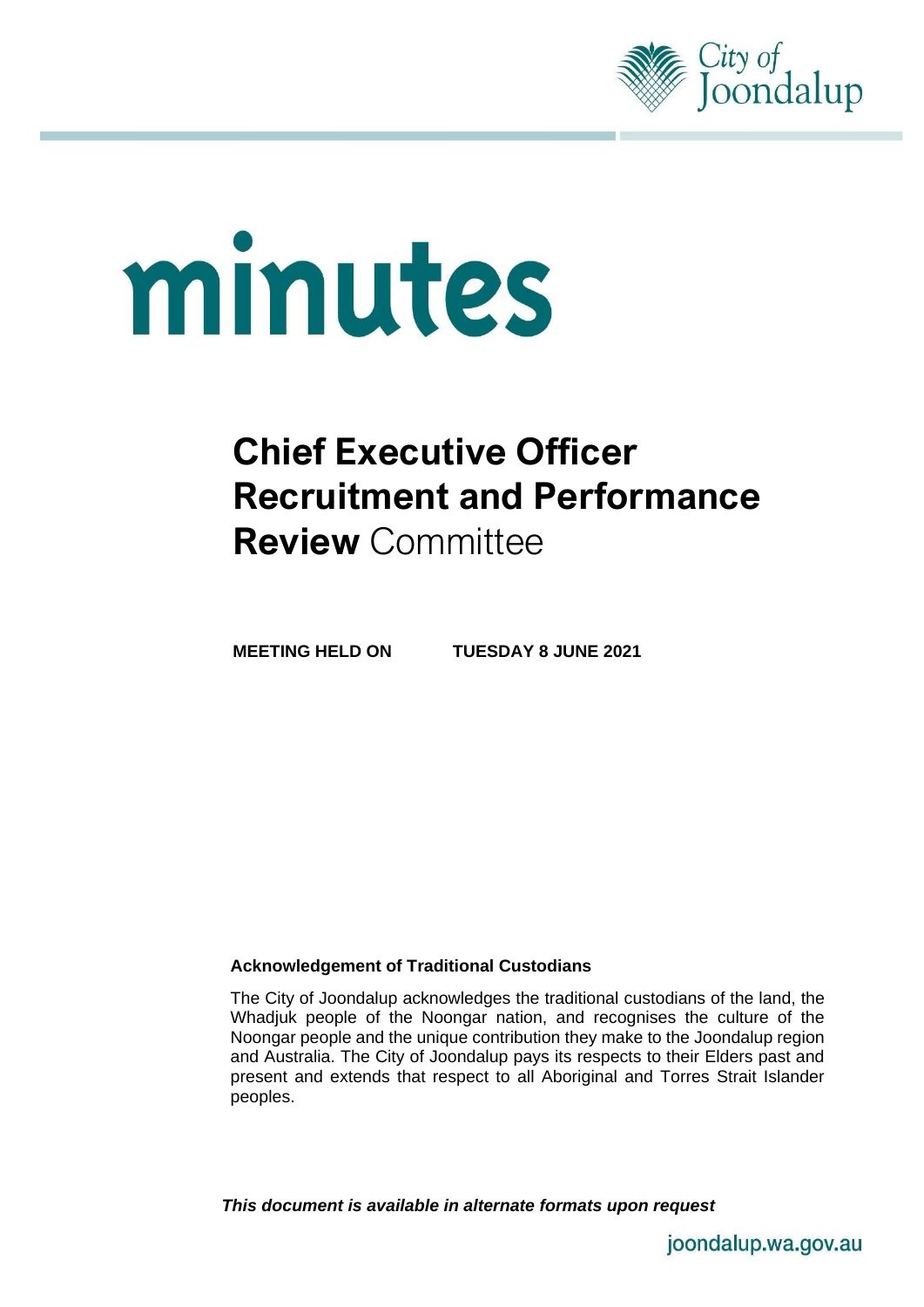# **TABLE OF CONTENTS**

| <b>ITEM</b><br>NO. | <b>TITLE</b>                                                                                       | <b>PAGE</b><br>NO. |
|--------------------|----------------------------------------------------------------------------------------------------|--------------------|
|                    | <b>ACKNOWLEDGEMENT OF TRADITIONAL CUSTODIANS</b>                                                   | $\mathbf{2}$       |
|                    | <b>DECLARATION OF OPENING</b>                                                                      | $\mathbf{2}$       |
|                    | DECLARATIONS OF FINANCIAL INTEREST / PROXIMITY<br>INTEREST / INTEREST THAT MAY AFFECT IMPARTIALITY | 3                  |
|                    | <b>APOLOGIES AND LEAVE OF ABSENCE</b>                                                              | 3                  |
|                    | ANNOUNCEMENTS BY THE PRESIDING MEMBER WITHOUT<br><b>DISCUSSION</b>                                 | 3                  |
|                    | <b>IDENTIFICATION OF MATTERS FOR WHICH THE MEETING MAY</b><br><b>BE CLOSED TO THE PUBLIC</b>       | 3                  |
|                    | <b>PETITIONS AND DEPUTATIONS</b>                                                                   | 3                  |
|                    | <b>REPORTS</b>                                                                                     | 4                  |
| 1                  | CONFIDENTIAL - CHIEF EXECUTIVE OFFICER ANNUAL<br>PERFORMANCE REVIEW PROGRAM 2021                   | 4                  |
| $\mathcal{P}$      | SETTING OF MEETING DATES - CHIEF EXECUTIVE OFFICER<br>PERFORMANCE REVIEW COMMITTEE                 | 6                  |
|                    | <b>CLOSURE</b>                                                                                     | 9                  |
|                    |                                                                                                    |                    |

# **Note:**

Clause 15.10 of the City's *Meeting Procedures Local Law 2013* states:

*This local law applies generally to committee meetings except for clause 7.1 in respect of members seating and clause 7.8 in respect of limitation on members speaking.*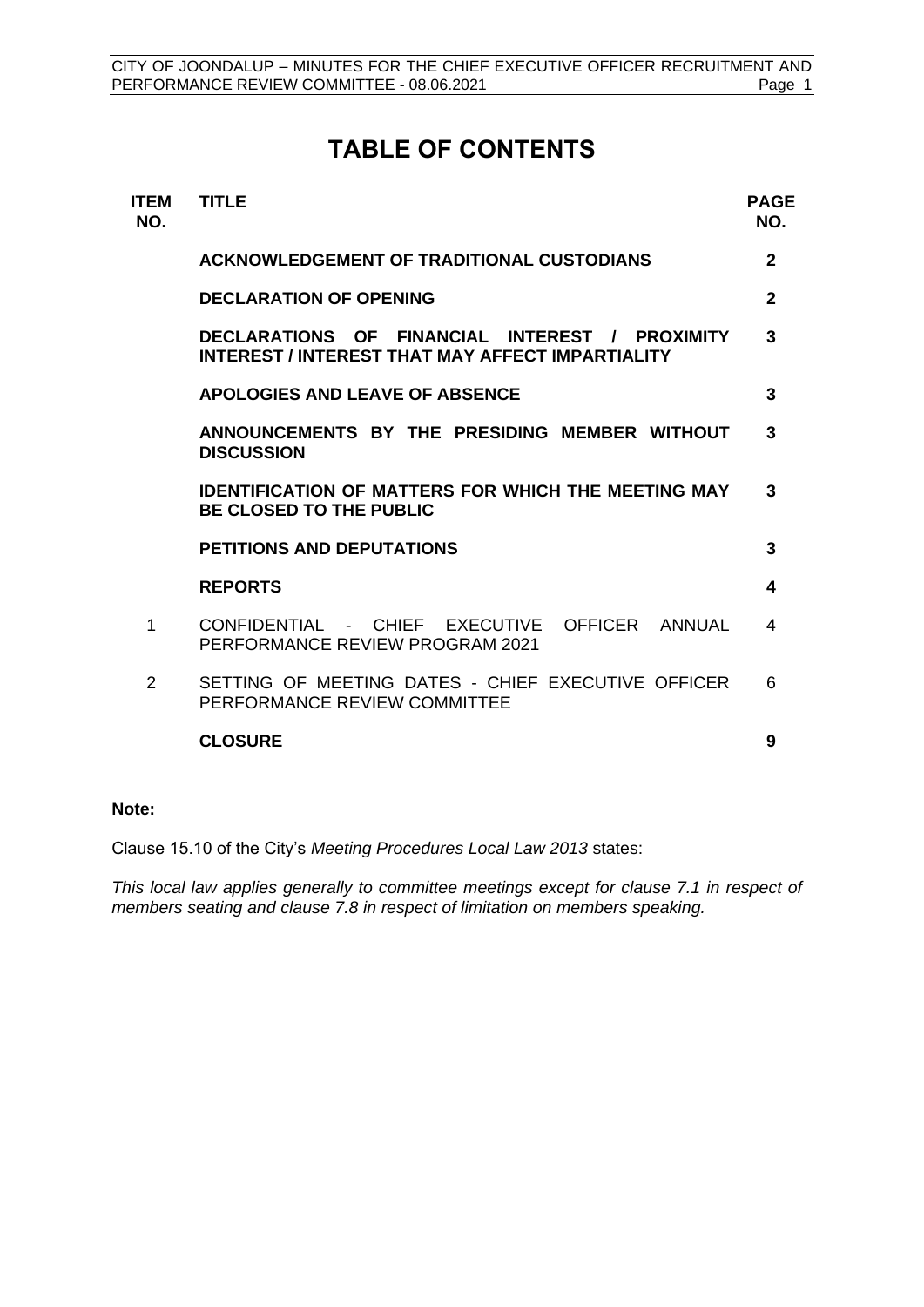# **CITY OF JOONDALUP**

**MINUTES OF THE SPECIAL CHIEF EXECUTIVE OFFICER RECRUITMENT AND PERFORMANCE REVIEW COMMITTEE MEETING HELD IN CONFERENCE ROOM 1, JOONDALUP CIVIC CENTRE, BOAS AVENUE, JOONDALUP ON TUESDAY 8 JUNE 2021.**

# **ATTENDANCE**

### **Committee Members**

| Cr Russ Fishwick, JP        | <b>Presiding Member</b>            |               |
|-----------------------------|------------------------------------|---------------|
| Mayor Hon. Albert Jacob, JP | <b>Deputy Presiding Member</b>     |               |
| Cr Russell Poliwka          |                                    | from 5.34pm   |
| Cr Kerry Hollywood          |                                    | from $5.31pm$ |
| Cr Philippa Taylor          |                                    |               |
| Cr John Chester             |                                    |               |
| Cr John Raftis              |                                    | from 5.34pm   |
| Cr Tom McLean, JP           | Deputising for Cr Kerry Hollywood  | until 5.31pm  |
| <b>Observers</b>            |                                    |               |
| Cr Tom McLean, JP           |                                    | from $5.31pm$ |
| <b>Officers</b>             |                                    |               |
| Mr James Pearson            | <b>Chief Executive Officer</b>     |               |
| Mr Mat Humfrey              | <b>Director Corporate Services</b> |               |
| Mr Brad Sillence            | <b>Manager Governance</b>          |               |
| Mr Glenn Heaperman          | <b>Manager Human Resources</b>     |               |

# <span id="page-2-0"></span>**ACKNOWLEDGEMENT OF TRADITIONAL CUSTODIANS**

Prior to the opening of the Chief Executive Officer Recruitment and Performance Review Committee meeting, the Presiding Member acknowledged the traditional custodians of the land.

# <span id="page-2-1"></span>**DECLARATION OF OPENING**

The Presiding Member declared the meeting open at 5.30pm.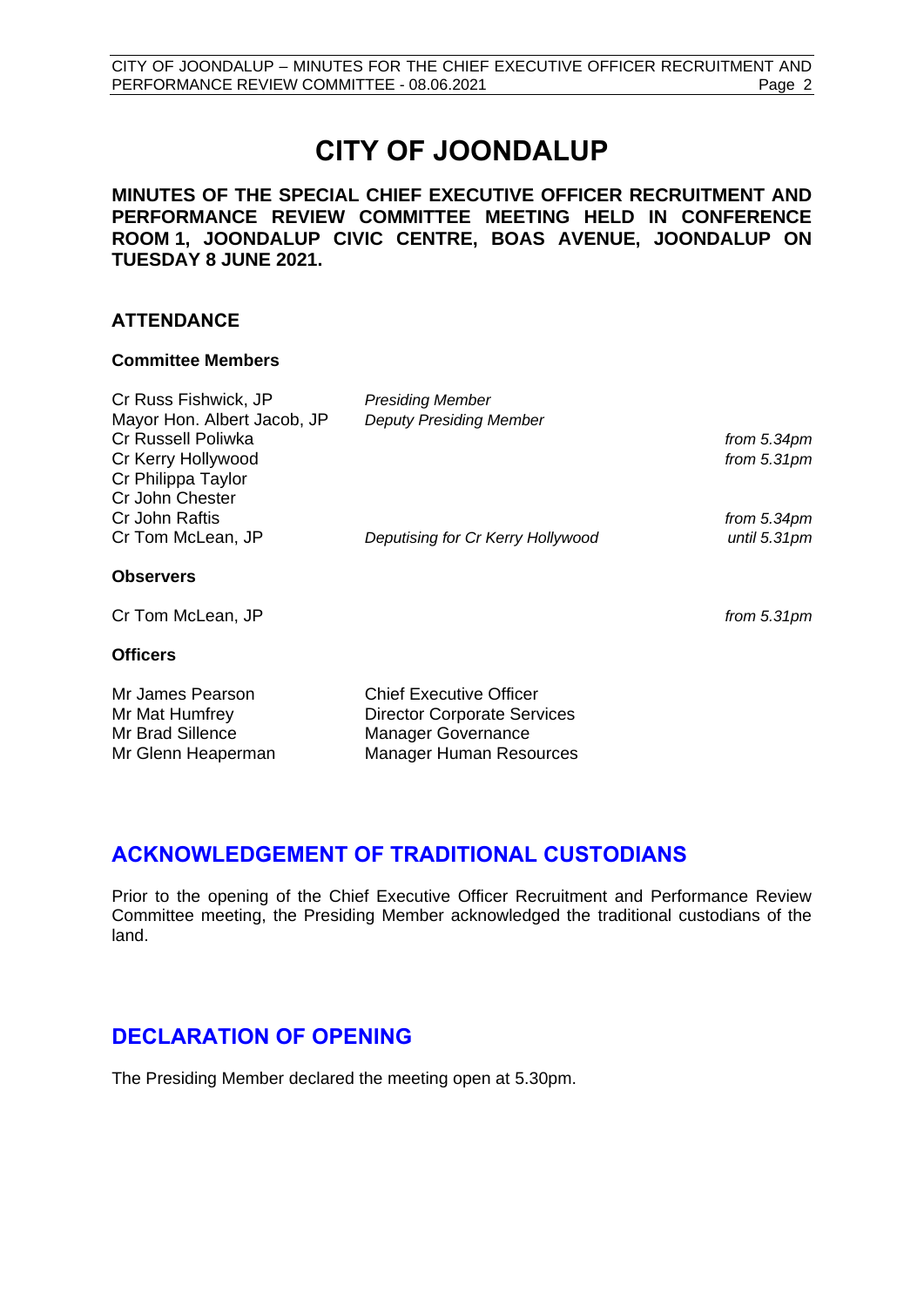# <span id="page-3-0"></span>**DECLARATIONS OF FINANCIAL INTEREST / PROXIMITY INTEREST / INTEREST THAT MAY AFFECT IMPARTIALITY**

# **Disclosures of Financial Interest / Proximity Interest**

| <b>Name / Position</b>    | Mr James Pearson, Chief Executive Officer.                                  |
|---------------------------|-----------------------------------------------------------------------------|
| Item No. / Subject        | Item 1 - Chief Executive Officer Annual Performance Review Program<br>2021. |
| <b>Nature of Interest</b> | Financial Interest.                                                         |
| <b>Extent of Interest</b> | Mr Pearson holds the position of Chief Executive Officer.                   |

### **Disclosures of interest affecting Impartiality**

Nil

# <span id="page-3-1"></span>**APOLOGIES AND LEAVE OF ABSENCE**

### **Apologies**

Nil

# **Leave of Absence Previously Approved**

Cr Nige Jones 8 June 2021. Cr Christine Hamilton-Prime, JP 18 June to 3 July 2021 inclusive.

Cr John Logan 22 July to 8 August 2021 inclusive.

# <span id="page-3-2"></span>**ANNOUNCEMENTS BY THE PRESIDING MEMBER WITHOUT DISCUSSION**

Nil

# <span id="page-3-3"></span>**IDENTIFICATION OF MATTERS FOR WHICH THE MEETING MAY BE CLOSED TO THE PUBLIC**

In accordance with Clause 5.2 of the City's *Meeting Procedures Local Law 2013*, this meeting was not open to the public.

# <span id="page-3-4"></span>**PETITIONS AND DEPUTATIONS**

Nil

*Cr Hollywood entered the meeting from 5.31pm.*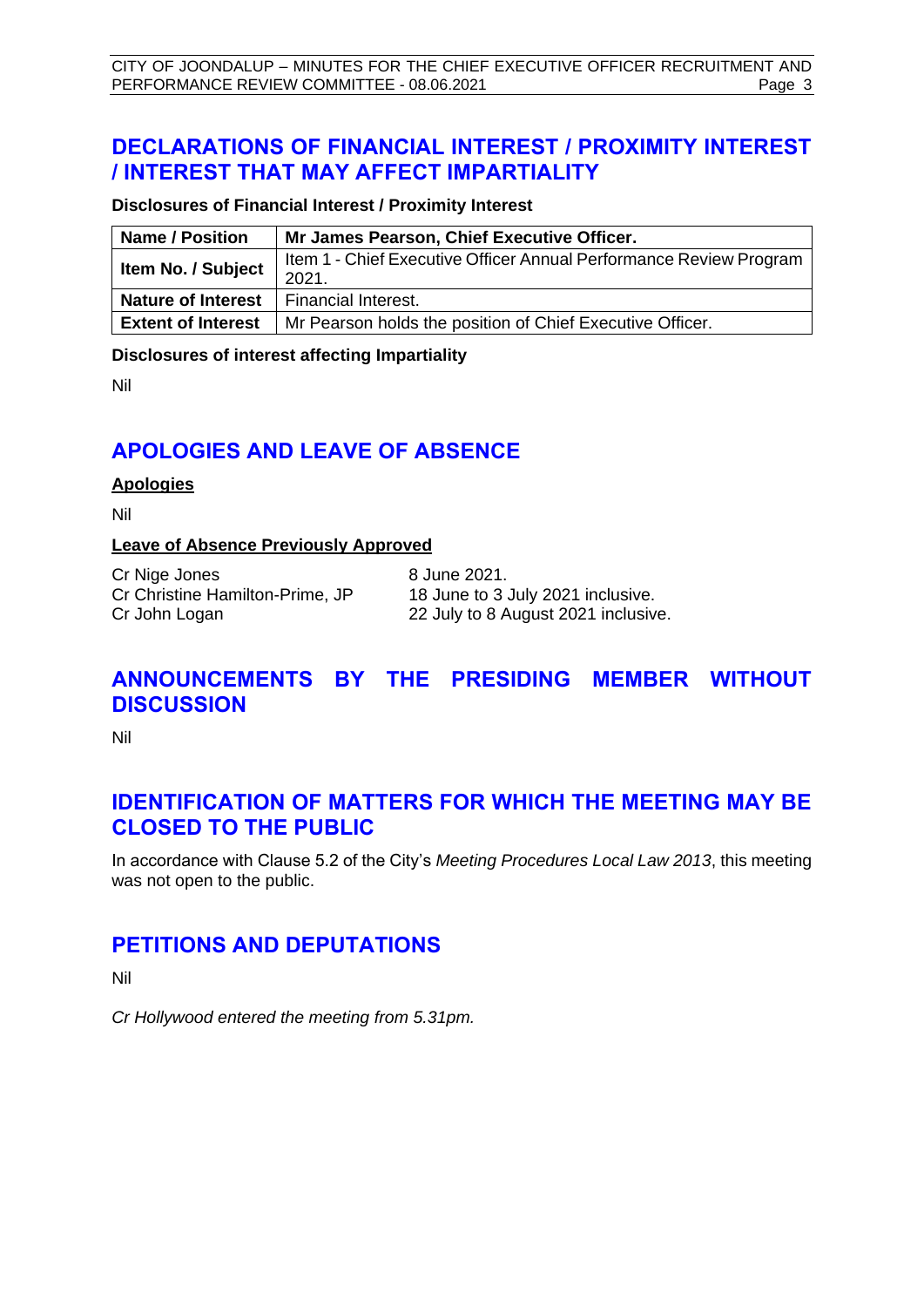# <span id="page-4-0"></span>**REPORTS**

### **Disclosures of Financial Interest / Proximity Interest**

| <b>Name / Position</b>    | Mr James Pearson, Chief Executive Officer.                                  |
|---------------------------|-----------------------------------------------------------------------------|
| Item No. / Subject        | Item 1 - Chief Executive Officer Annual Performance Review Program<br>2021. |
| <b>Nature of Interest</b> | Financial Interest.                                                         |
| <b>Extent of Interest</b> | Mr Pearson holds the position of Chief Executive Officer.                   |

# <span id="page-4-1"></span>**ITEM 1 CONFIDENTIAL - CHIEF EXECUTIVE OFFICER ANNUAL PERFORMANCE REVIEW PROGRAM 2021**

| <b>WARD</b>                           | All                                                |                                                                                                                                                                             |  |
|---------------------------------------|----------------------------------------------------|-----------------------------------------------------------------------------------------------------------------------------------------------------------------------------|--|
| <b>RESPONSIBLE</b><br><b>DIRECTOR</b> | Mr Jamie Parry<br>Director Governance and Strategy |                                                                                                                                                                             |  |
| <b>FILE NUMBERS</b>                   | 74574, 101515                                      |                                                                                                                                                                             |  |
| <b>ATTACHMENTS</b>                    | Attachment 1                                       | Clauses 11 and 12.19-12.22 of the Chief<br>Executive<br>Officer's<br>Contract<br>of<br>Employment                                                                           |  |
|                                       | Attachment 2                                       | Chief Executive Officer Performance<br>Review - Timetable 2021                                                                                                              |  |
|                                       | Attachment 3                                       | <b>Chief Executive Officer KPIs 2021</b>                                                                                                                                    |  |
|                                       | Attachment 4                                       | Draft RFQ for Consultancy Services to<br>Support the Chief Executive Officer<br>Recruitment and Performance Review<br>Committee                                             |  |
|                                       | Attachment 5                                       | City of Joondalup Model Standards for<br>CEO<br>Recruitment<br>and<br>Selection,<br>Performance Review and Termination                                                      |  |
|                                       | Attachment 6                                       | <b>DLGSCI Guidelines for Local Government</b><br>CEO<br>Recruitment and<br>Selection,<br>Performance Review and Termination                                                 |  |
| <b>AUTHORITY / DISCRETION</b>         | amending budgets.                                  | Executive - The substantial direction setting and oversight<br>role of Council, such as adopting plans and reports,<br>accepting tenders, directing operations, setting and |  |

This report is confidential in accordance with Section 5.23(2)(a) of the *Local Government Act 1995*, which permits the meeting to be closed to the public for business relating to the following:

*(a) a matter affecting an employee or employees.* 

A full report was provided to Elected Members under separate cover. The report is not for publication.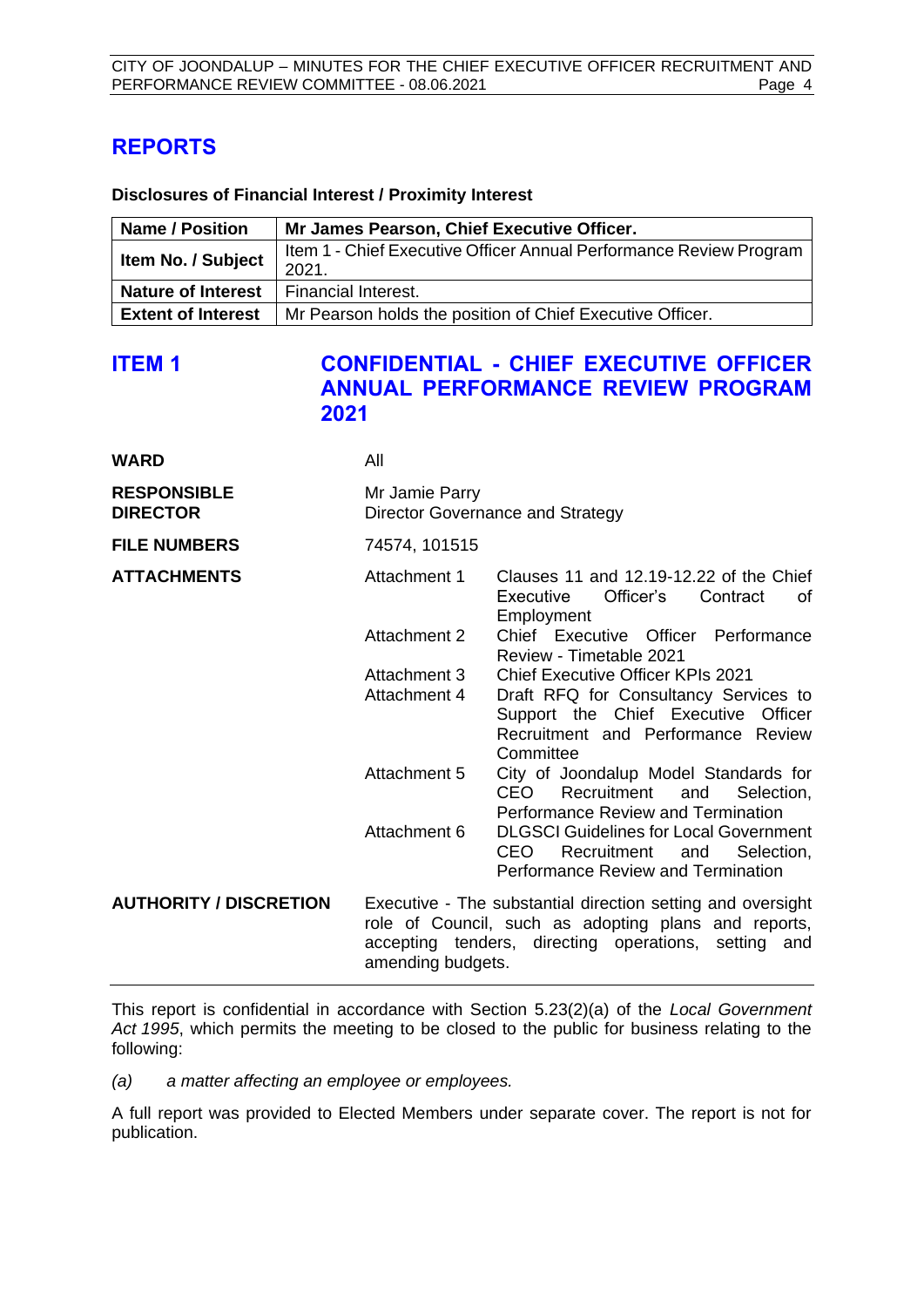**MOVED Cr Hollywood, SECONDED Mayor Jacob that the Chief Executive Officer Recruitment and Performance Review Committee:**

- **1 APPROVES the timetable for the performance review of the Chief Executive Officer as detailed in Attachment 2 of this Report, and sets the date for the formal performance review interview as 31 August 2021;**
- **2 NOTES the draft Request for Consultation for Consultancy Services to Support the Chief Executive Officer Recruitment and Performance Review as detailed in Attachment 4 to this Report, to meet the requirements of Clause 11.6 (a) of the Chief Executive Officer Employment Contract;**
- **3 ENDORSES the process of seeking input into the Chief Executive Officer's Key Performance Indicators from Elected Members at the same time as feedback is provided in relation to the CEO's performance review and that the review of the Chief Executive Officer's Key Performance Indicators be undertaken at the interview with the Chief Executive Officer in relation to his annual performance;**
- **4 ENDORSES the process of undertaking the annual salary review at the same meeting as its consideration of the Concluded Annual Performance Review Report.**

### **The Motion was Put and CARRIED (5/0)**

**In favour of the Motion:** Cr Fishwick, Mayor Jacob, Crs Chester, Hollywood and Taylor.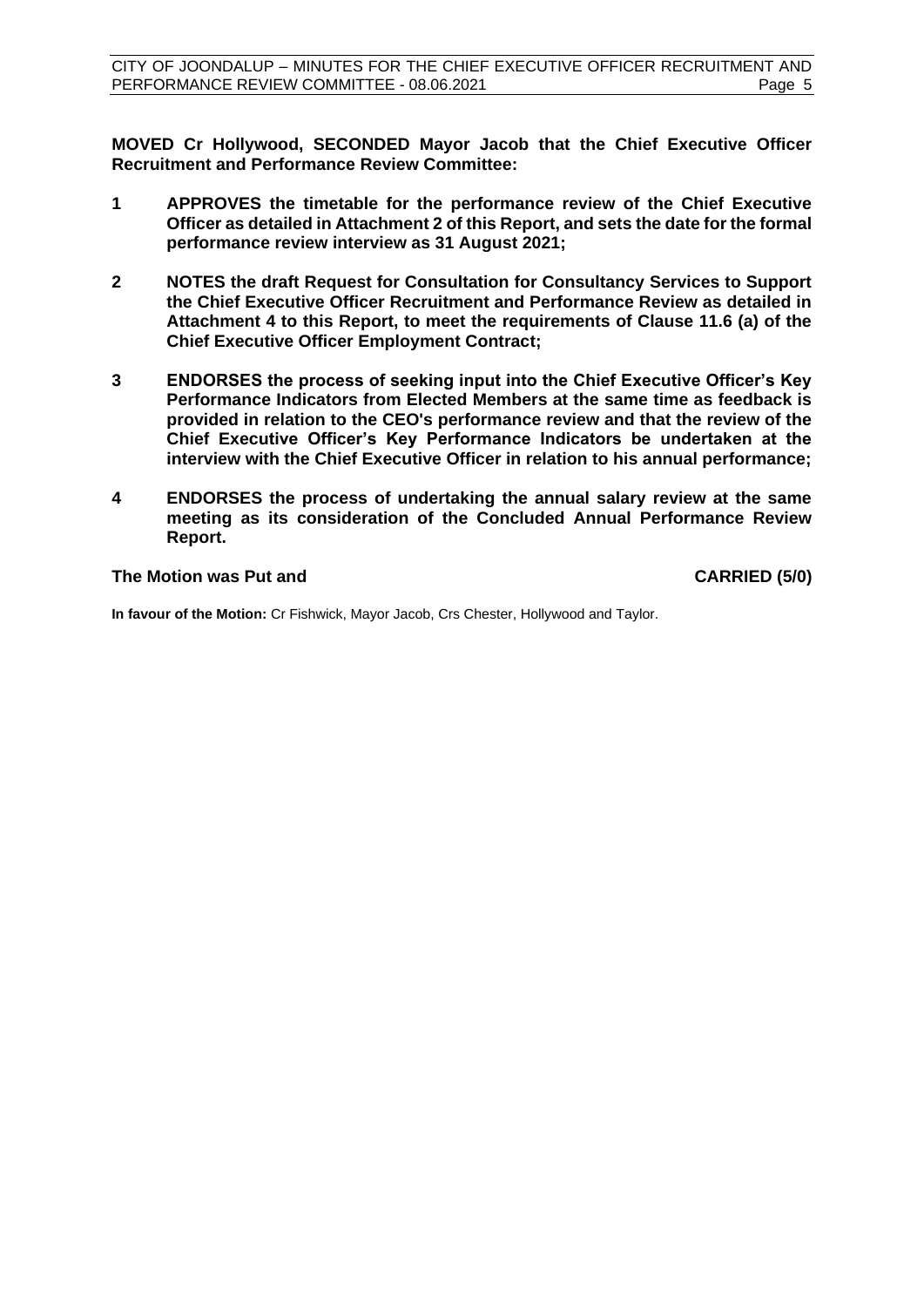<span id="page-6-0"></span>

| <b>ITEM 2</b>                         | SETTING OF MEETING DATES - CHIEF<br><b>EXECUTIVE OFFICER PERFORMANCE REVIEW</b><br><b>COMMITTEE</b>                                                                                              |
|---------------------------------------|--------------------------------------------------------------------------------------------------------------------------------------------------------------------------------------------------|
| <b>WARD</b>                           | All                                                                                                                                                                                              |
| <b>RESPONSIBLE</b><br><b>DIRECTOR</b> | Mr Jamie Parry<br>Director Governance and Strategy                                                                                                                                               |
| <b>FILE NUMBERS</b>                   | 02153, 74574                                                                                                                                                                                     |
| <b>ATTACHMENT</b>                     | Nil                                                                                                                                                                                              |
| <b>AUTHORITY / DISCRETION</b>         | Executive - The substantial direction setting and oversight<br>role of Council, such as adopting plans and reports,<br>accepting tenders, directing operations, setting and<br>amending budgets. |

# **PURPOSE**

For the Chief Executive Officer Recruitment and Performance Review Committee to consider the proposed schedule of committee meeting dates for 2021.

# **EXECUTIVE SUMMARY**

In order to assist with forward planning for all Elected Members, management and staff, a schedule of meeting dates has been prepared for the Chief Executive Officer Recruitment and Performance Review Committee, ensuring synergy between meeting dates and the flow of information and decision-making.

*It is therefore recommended that the Chief Executive Officer Recruitment and Performance Review Committee ADOPTS the proposed meeting dates and times for the Chief Executive Officer Performance Review Committee of the City of Joondalup to be held at the Joondalup Civic Centre, Boas Avenue, Joondalup.* 

# **BACKGROUND**

The Chief Executive Officer Recruitment and Performance Review Committee was established at the Special Council meeting held on 4 November 2019 (JSC03-11/19 refers).

The role of the Chief Executive Officer Performance Review Committee is to:

- recommend to Council the selection and appointment process of a Chief Executive **Officer**
- recommend to Council the preferred consultant to assist with the recruitment process for a Chief Executive Officer
- undertake the interview of preferred applicant(s) on the advice of the appointment consultant's shortlisted applicants for the position of Chief Executive Officer
- recommend to Council the appointment of a preferred applicant as Chief Executive Officer under the terms and conditions of an agreed Chief Executive Officer Employment Contract
- review the Chief Executive Officer's performance in accordance with the appropriate provisions contained within the Chief Executive Officer's Employment Contract
- prepare and table the concluded report, in accordance with the appropriate provisions within the Chief Executive Officer's Employment Contract to Council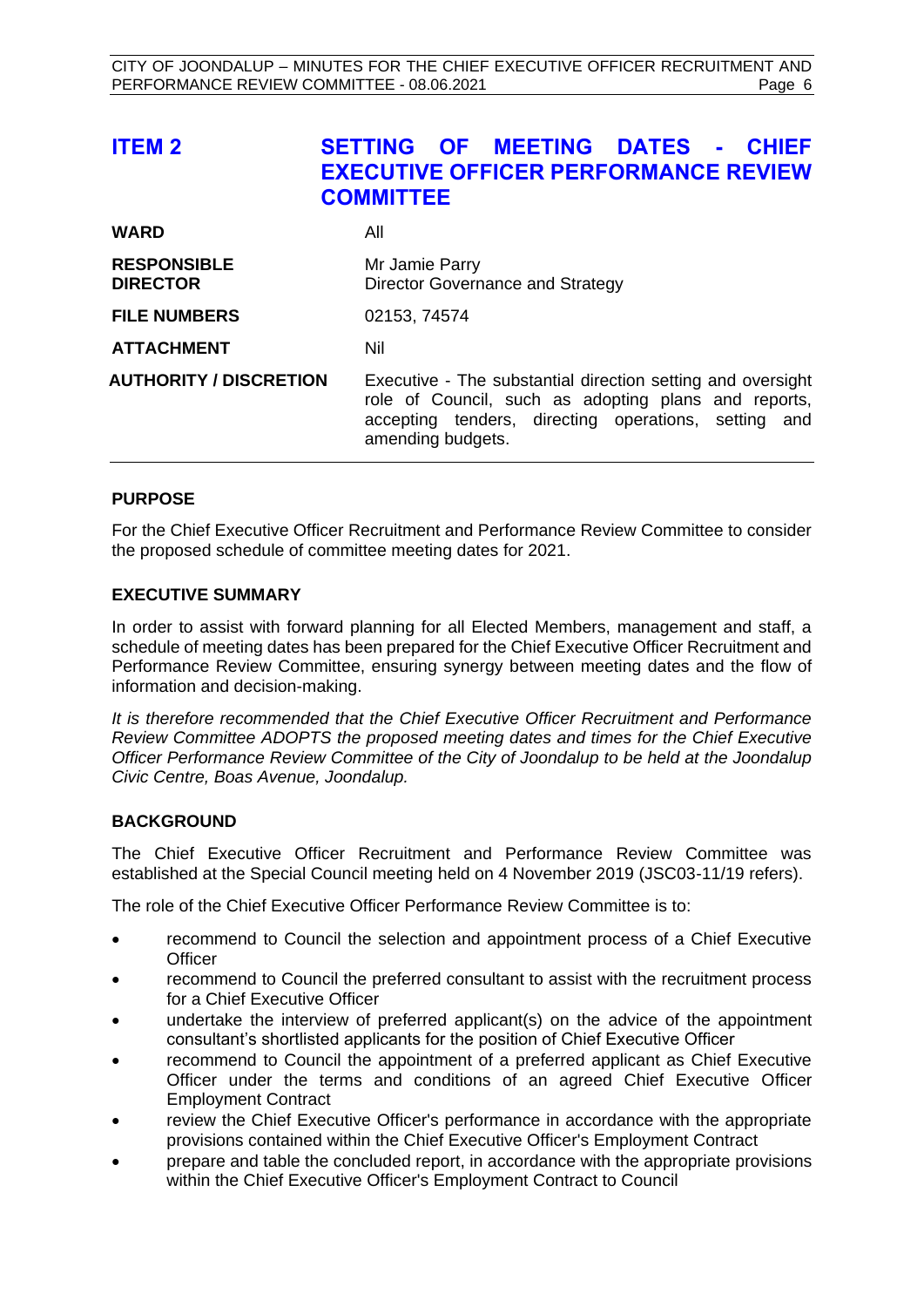- review the Chief Executive Officer's performance on an on-going basis as and when deemed necessary in accordance with the appropriate provisions contained within the Chief Executive Officer's Employment Contract
- review the Key Performance Indicators to be met by the Chief Executive Officer
- review the Chief Executive Officer's remuneration package, in accordance with the appropriate provisions within the Chief Executive Officer's Employment Contract
- review the Chief Executive Officer's Employment Contract and make recommendations to Council in relation to varying the contract as and when necessary.

# **DETAILS**

The Chief Executive Officer Recruitment and Performance Review Committee oversees the development and review of the Chief Executive Officer's employment contract and all associated performance matters.

Meetings of this committee are aligned to the performance review process as outlined in the Chief Executive Officer's (CEO) employment contract. It has been usual practice to hold a meeting earlier in the year to appoint an external and independent human resources (HR) expert or similar to consult with and seek guidance from and to facilitate the review of the CEO's performance.

Further meetings are held during August/September to undertake the review. The performance review process requires the committee to conduct a formal interview with the CEO.

The process for conducting the CEO's performance review provides not only for the various tasks and issues that need to be considered but also specific timeframes. The key element that drives all of the timeframes is the formal scheduled interview by the committee with the CEO. With this in mind the critical timeframes are as follows:

- The Annual Performance Review of the CEO's performance is to occur on or before 31 August each year, or as soon as possible thereafter, commencing in 2021.
- The CEO is to be given at least 25 working days' notice in writing of the scheduled interview.
- The CEO is required to prepare a self-evaluation report and submit it to all of the Elected Members as well the committee not less than 15 working days prior to the scheduled interview.
- The Committee is required to invite written comments from all individual Elected Members addressing their views on the CEO's performance at least 15 working days prior to the scheduled interview and the responses which must be dated and signed must be received back by the committee at least five working days prior to the scheduled interview.
- The Committee must prepare a report within 30 days of the conclusion of the review.
- As soon as the report is completed the Committee must provide a copy to the CEO and give him up to five working days to provide any written comments he may have on matters addressed in the report to the committee.
- The Committee is required to submit its report and any comments of the CEO to the next meeting of Council provided Council receives it at least five working days prior to the meeting.

At the Council meeting held on 20 April 2021 (CJ056-04/21 refers) the *City of Joondalup Model Standards for CEO Recruitment and Selection, Performance Review and Termination* were adopted. The Standards were required to be adopted by Council in accordance with the *Local Government (Administration) Amendment Regulations 2021.* The Standards adopted align with the City's process for the CEO Performance Review.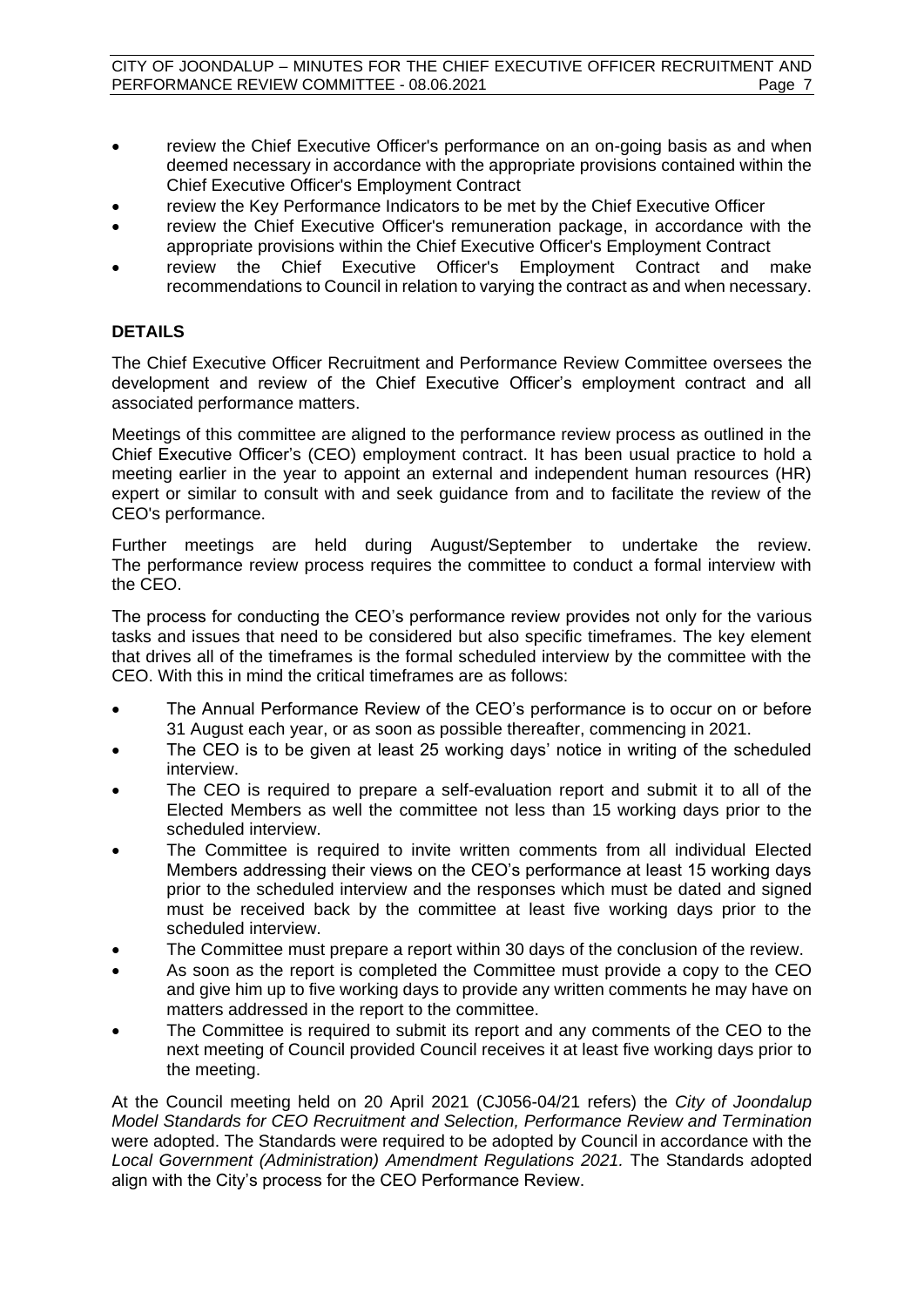The proposed meeting day/date/times are as follows:

- Monday 30 August 2021, commencing at 5.45pm, for the purpose of conducting the pre-interview annual performance review.
- Tuesday 31 August 2021, commencing at 5.45pm for the purpose of conducting the annual performance review interview.
- Tuesday 28 September 2021, commencing at 5.45pm, for the purpose of concluding the annual performance review.

A special meeting of the Committee will be required (July) to be held to review submissions to appoint an external and independent HR expert or similar to consult with and seek guidance from and to facilitate the review of the CEO's performance.

# **Issues and options considered**

The Chief Executive Officer Performance Review Committee can either:

- adopt the meeting dates as proposed in this report or
- amend the meeting dates.

# **Legislation / Strategic Community Plan / Policy implications**

**Legislation** *Local Government Act 1995. Local Government (Administration) Regulations 1996. Local Government (Administration) Amendment Regulations 2021. City of Joondalup Meeting Procedures Local Law 2013.*

# **Strategic Community Plan**

- **Key theme Governance and Leadership.**
- **Objective Corporate capacity.**
- **Strategic initiative** Not applicable.

**Policy** *City of Joondalup Model Standards for CEO Recruitment and Selection, Performance Review and Termination*

### **Risk management considerations**

Should forward planning of committee meetings not be identified, then there is a risk for meetings to be held on an ad-hoc basis; lacking coordination with other key meetings and corporate planning processes.

# **Financial/budget implications**

Not applicable.

# **Regional significance**

Not applicable.